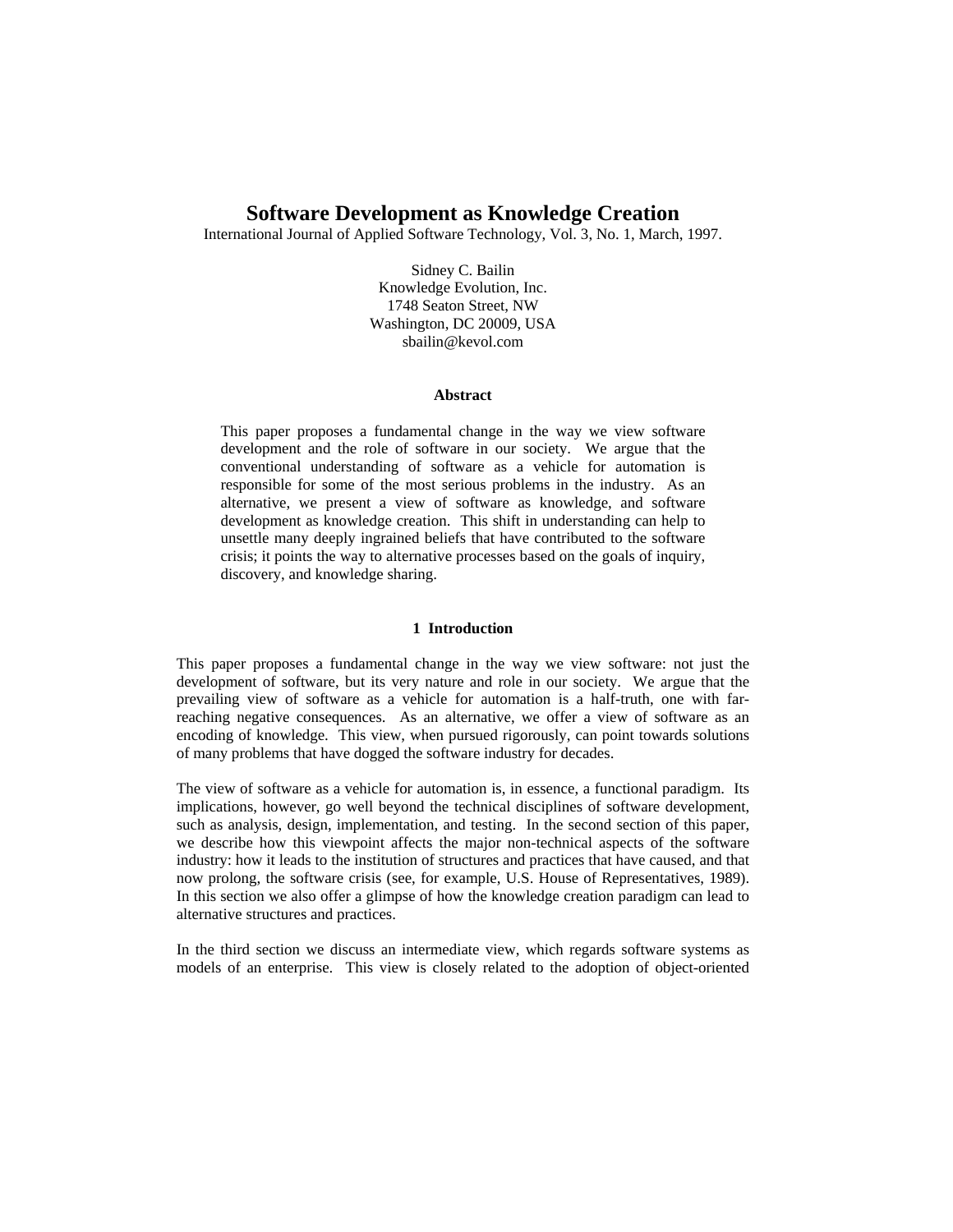technology. We describe both its benefits, as a shift away from the prevailing functional view of automation, and its limits in addressing some basic, non-technical problems.

The fourth section presents our view of software development as knowledge creation. Our argument is that software development is, by its very nature, a process of discovery and invention. Development methodologies and tools should foster this process rather than reining it in.

Such a shift may seem ill-advised, likely to increase risk in what is already a risk-plagued field. Discovery and invention are usually considered more appropriate to research than to the engineering of large, complex systems. We are not, however, arguing for undisciplined approach; we argue, rather, for a different discipline. Software development should be based on scientific procedures of hypothesis, experimentation, and test, systematically building on and evolving what is already known.

Underlying this argument is our observation that software is not, as is often maintained, just like any other engineering discipline. It is true that many of the most important advances in software engineering (such as component-based development) have been motivated by the goal of emulating more established fields of engineering (such as circuit design). Our position recognizes the usefulness of this goal, but also its limitation, which is that it ignores the distinctive aspects of software development.

This is the hard reality: software is where we are most likely to put unprecedented functions; it is the medium of choice to hold the ever-increasing complexity of the things we want to build. The role of software in our society, for better or worse, has become that of a complexity sink.

# **1.1 Why is Software a Complexity Sink?**

The root cause of this distinctive role is an unspoken belief that, in some sense, software is easy to change. Today we know better, as the complexity of software has made it, in fact, extremely difficult to change. But the unspoken belief is more basic, perhaps having something to do with the weightlessness of the medium. At some deep level we still understand software in terms of the early programming model shown in Figure 1-1.

It is easy to argue that this understanding is fallacious. Those who would make software just like any other engineering discipline have an implicit (or sometimes explicit) goal of replacing the model shown in Figure 1-1. In this battle they face quite a challenge, however. They must convince developers, who are after all human, that an extraordinarily empowering experience was really an illusion. Some reflection on this implicit goal may help us understand why progress has not come faster.

The powerful effect of the early programming experience is more relevant today than it has been for several decades. A new and vast generation of non-professional programmers has access to tools — scripting languages, world-wide web-based development kits, visual programming environments — that reinforce the experience summarized in Figure 1-1. These new programmers are not just writing private programs for their own use at home. They include doctors developing their own office management software, and entrepreneurs developing web sites. They represent a new segment of the software industry, and with it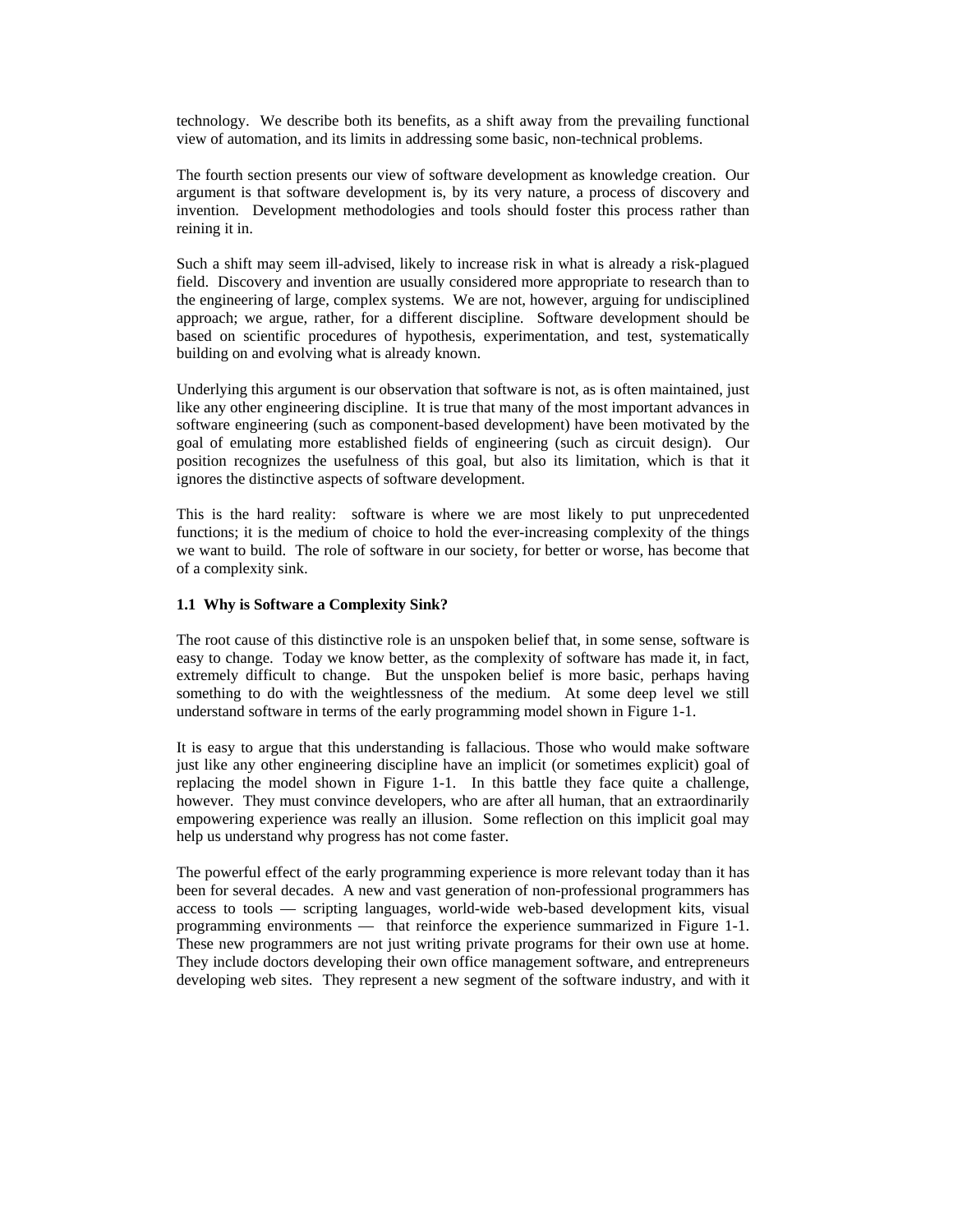the industry is undergoing a kind of second childhood that undermines much of what the field of software engineering has tried to accomplish.



**Figure 1-1: The early programming model has influenced our view of software as being fundamentally easy to change.**

If we appreciate the power of the early programming experience, we can view the maturation process not as replacing beliefs but as placing them in context. The idea that software is easy to change is not entirely incorrect, but rather myopic: in the private relationship between a sole developer and a software system, change is relatively easy. It is only when the developer and the system operate in a context of external constraints and effects that change becomes difficult.

Despite these lessons, systems continue to evolve rapidly, and software persists as a complexity sink. Apparently, then, the empowering vision summarized in Figure 1-1 regularly overrides the dampening effect of engineering discipline. This is not hard to understand if we take the psychological implications of the maturity metaphor seriously. It suggests that the empowerment of commanding, of automation, can only be replaced by some other form of empowerment. The knowledge creation paradigm suggests an alternative: the empowerment of discovery.

# **2 Software as Automation**

The conventional view of software is that it is a vehicle for sophisticated automation. In other words, software embodies our intentions for how machines should operate. Software development is a process of expressing those intentions in the language of machines. This view has its origins in the field of command and control, one of the earliest applications of software. It is equally prevalent in the field of information processing, and by now it seems basic and hardly questionable.

The depth of this mental model is suggested by the term *programming*, which used to mean what we would now call *software development*. In some circles, such as the new generation of non-professional developers, it still does mean this. In the industry, we have since become smart enough to know that software development involves more than just writing code. But, even as an industry, we have not outgrown the fundamental perception captured in the term *programming*, namely, that software is a tool for commanding machines.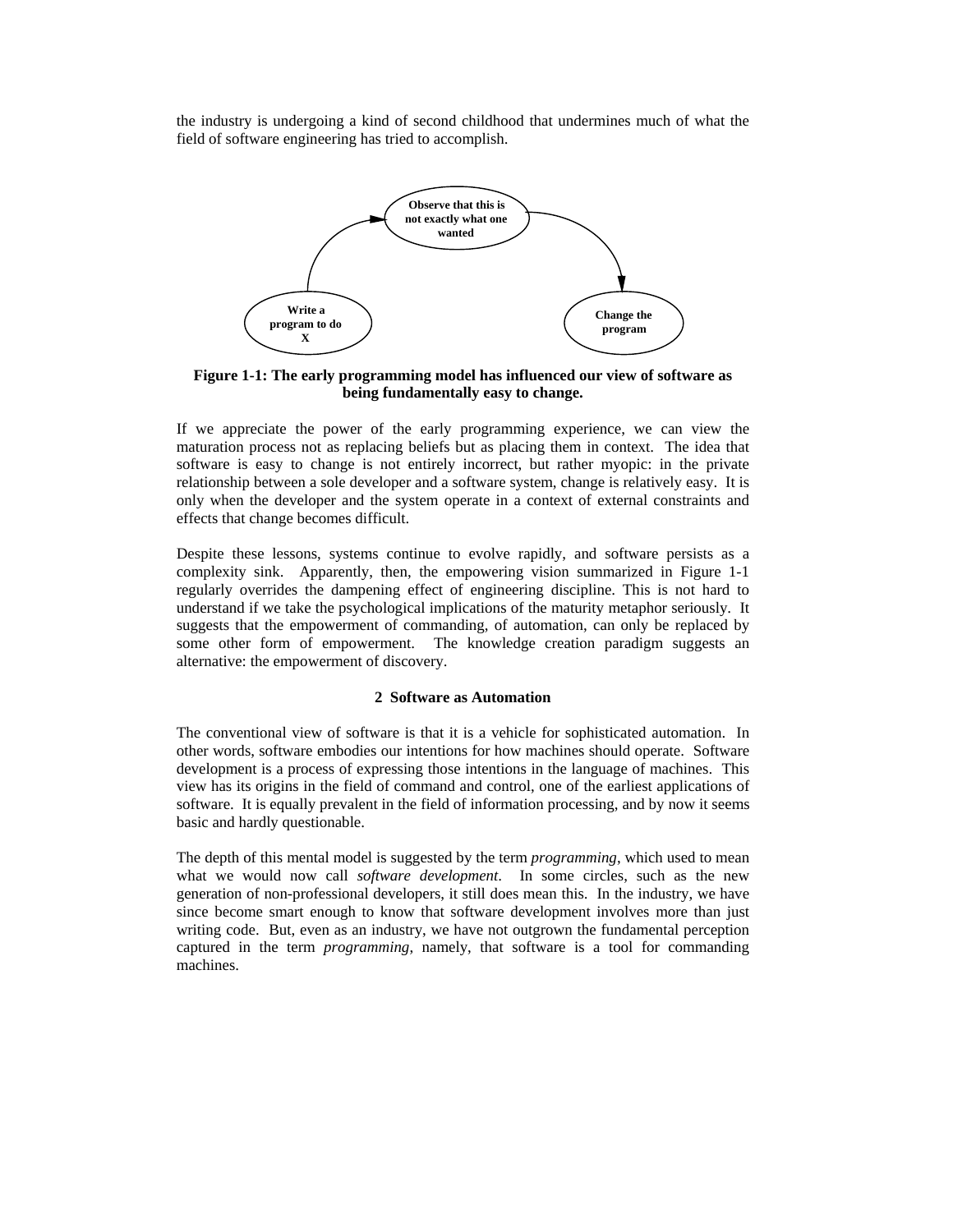Unfortunately this view, which we have come to regard as obvious, lies at the root of phenomena collectively known as the software crisis, such as the explosion of cost, unpredictability of schedules, and incorrect behavior of the end product. The automation paradigm, summarized in Figure 2-1, causes developers to continually underestimate the complexity and amorphousness of the design process and the consequent risks.



**Figure 2-1: The automation paradigm's emphasis on end product accounts for many of the industry's most persistent problems.** 

The methodological and procedural advances in software development over the last fifty years have been a response to the recurrence of these problems. As important as they are, however, they have failed to fundamentally change the situation. They have not attacked the underlying beliefs that lead us continually to underestimate complexity and change.

As the industry has grown we have become more subtle in our understanding of the paradigm. We know, for example, that intentions start out as fuzzy and ill-defined, and must be clarified through analysis, and validated, and continually revisited. The disciplines of requirements analysis and rapid prototyping, and various alternatives to the waterfall lifecycle model, have grown up in response to this recognition (Patterson 1997). But these disciplines notwithstanding, we still think in terms of clarifying the requirements, and verifying and validating our decisions against the requirements. Although backtracking and iteration are expected, the emphasis is on reaching the end product (Figure 2-2). Development is viewed as a series of translations, from fuzzy to precise, from abstract to machine processable.

# **2.1 How the Automation Paradigm Governs the Industry**

The view of software as automation permeates every aspect of the industry today: from the management structures we expect, to the processes for acquiring turnkey systems, to the legalities of ownership and data rights, and the technical procedures themselves. We describe here some of the ways this influence can be observed.

**Management structures.** When software is viewed as automation, software development is viewed as a service supporting corporate goals. The nature of a service is to accept orders (or requests) and respond with a product. Software requests take the form, "We need a system that does X," or "We need to change System X to do Y." The goal is the end function.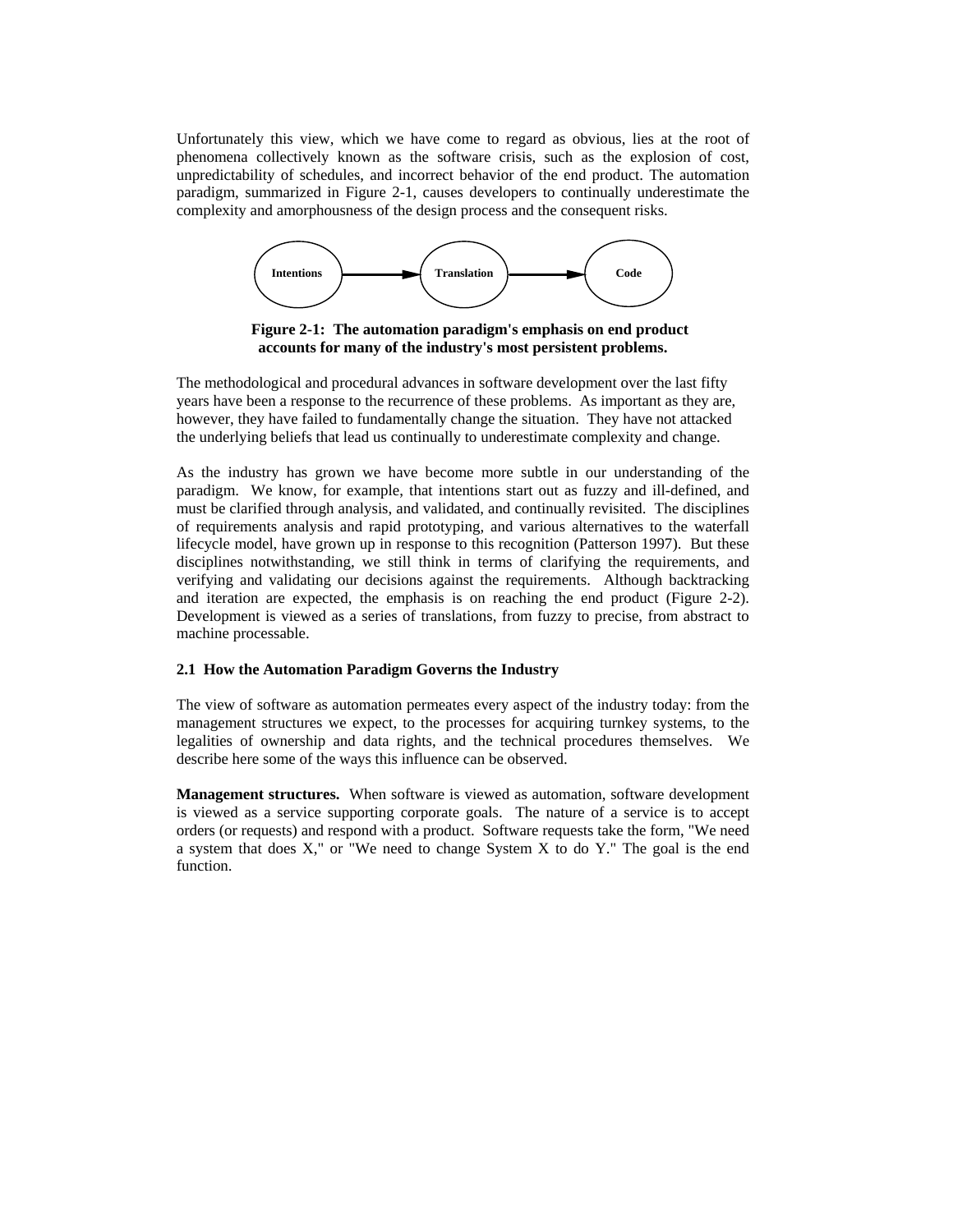

**Figure 2-2: Iterative lifecycle models have not altered the emphasis on end product.**

The service model reveals itself in top-down management structures. Needs are articulated at the top, then translated into tasks that are passed down as assignments to subordinates. There is often a flow of requests in the opposite direction. Infrastructure needs, for example, are solicited from those in the trenches. Typically, however, these needs are added to a list spanning wider segments of the organization, and are then subjected to the exigencies of allocated budgets. The flow of decisions remains, in essence, top-down.

The ineffectiveness of the top-down process becomes clear when infrastructure, training, or other needs are discovered at inopportune times — for example, midway into a project. In keeping with the service model, such events are attributed to inadequate planning and are viewed negatively.

*Preview of a knowledge-creating alternative*. What such events are, in fact, is evidence of discovery: new knowledge has been acquired or developed. While the service-oriented organization will see the event as an error or setback, the knowledge creating organization will try to convert it into leverage. In a discovery oriented process, failures and errors are expected and are treated as fuel to drive the expansion of knowledge.

**Acquisition processes**. The view of software as automation reveals itself in the hand-off approach to system acquisition. Needs and tasks flow between organizations in a top-down manner, similar to the management structure just discussed. This, too, is mitigated by enlightened participants: the wise system development company will keep its customer involved at every stage of decision making. But, in the end, it is the software system that the customer wants; the builders have an interest in maintaining a proprietary culture; so it is the rare project indeed in which the customer is a full participant in the design decisions.

The requirements specification is viewed as the customer's safeguard against a builder's potential abuse of this privilege. Frequently, however, specifications do not communicate the essence of a customer's intentions, or if they do, it is necessarily in language that cannot be considered contractually binding. When a developer then builds to the contractually binding words, the customer may be understandably dissatisfied.

Another intended safeguard is the customer's insistence on receiving design and code documentation along with the software as part of the delivered product. Unfortunately, most documentation (at best) tells *what* but not *why*. It does not explicitly call out the decisions that went into a system design. The decision process, as rich, complex, and fractal as it is — full of dead-ends, miscues, and the influence of multiple stakeholders with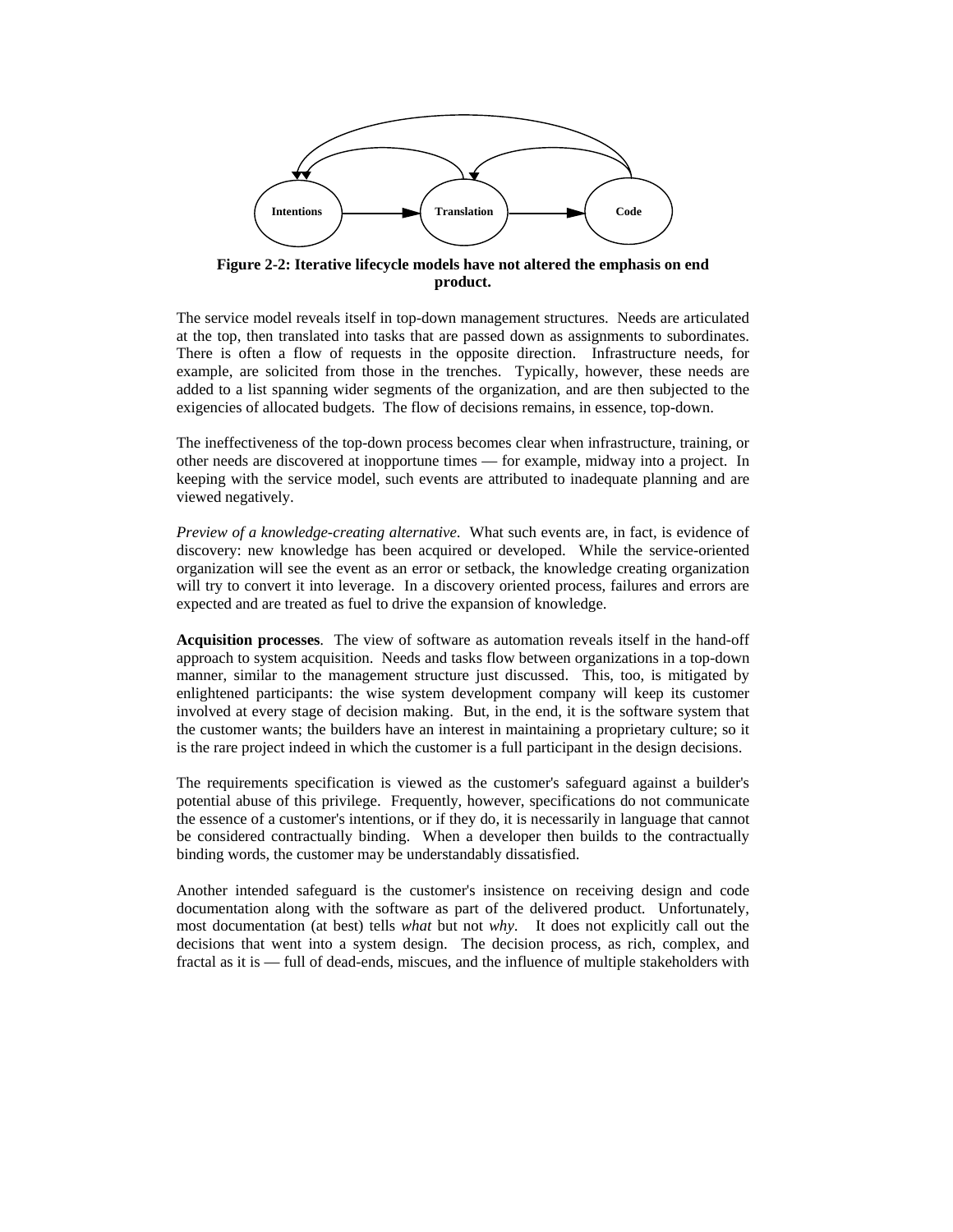different priorities and different views of the goals — is not easily captured in a product that can be handed off to a customer.

*Preview of a knowledge-creating alternative*. Imagine if the design record were treated as a first-class product, as important as the delivered system itself. The entire system lifecycle, from planning to operation and maintenance, could be viewed as a sustained dialog about the capabilities of the system. A "living" design record would be consulted and modified as a matter of course as the system evolves. Supporting such a process will not be technologically trivial. As important as the technology, however, is the change in mental models from an emphasis on the end product to an emphasis on the continuing dialog.

**Ownership**. The knowledge generated as a system is developed has competitive value. It may be in the interest of the developing organization to treat this knowledge as proprietary. When a customer pays for the development of a turnkey system, they may claim rights to any intermediate products created in the process. But they have no effective way to ensure the transfer of knowledge. If the transaction is formulated as buying a system, and the system is viewed as a vehicle of automation rather than as an encoding of knowledge, the developing organization's commitments may be satisfied by a mutually agreed upon set of operational tests.

There may, in addition, be documentation and training requirements. But these typically contain only a very thin slice of the knowledge generated during development. Because the boundaries are not clear, what ensues is a confused dependency relationship between the customer and the developer (or another support contractor who is necessarily less well endowed with knowledge of the decisions made during development). The customer both wants and does not want to be free of the dependency and assume the burden of system evolution. The underlying problem is that the customer never really knows what he is getting.

*Preview of a knowledge-creating alternative*. A "living" design record, treated as part of the system being bought, might help to alleviate this problem. It is not, however, a panacea. The recent emphasis on product-line architectures for large complex systems could actually be construed as movement in the opposite direction, towards a black-box approach in which less information is provided to the customer.

This movement is, however, quite consistent with the knowledge creating paradigm. On the one hand, product line architectures are an explicit embodiment of domain knowledge. On the other hand, the conformance of individual systems to a product line architecture considerably reduces the customer's risk in buying a turnkey system. The relationship between customer and developer becomes closer to what we see in the world of commercial off-the-shelf products.

**Technical processes**. The most obvious consequences of viewing software as automation appear in the practices of developers themselves. Software engineering has fostered a design discipline of sorts, but its emphasis has been on the representation of design decisions, not on the reasoning process through which the decisions are reached. The widely known methodologies certainly recommend identifying and evaluating design alternatives, but they do not offer procedures to do so systematically; they provide no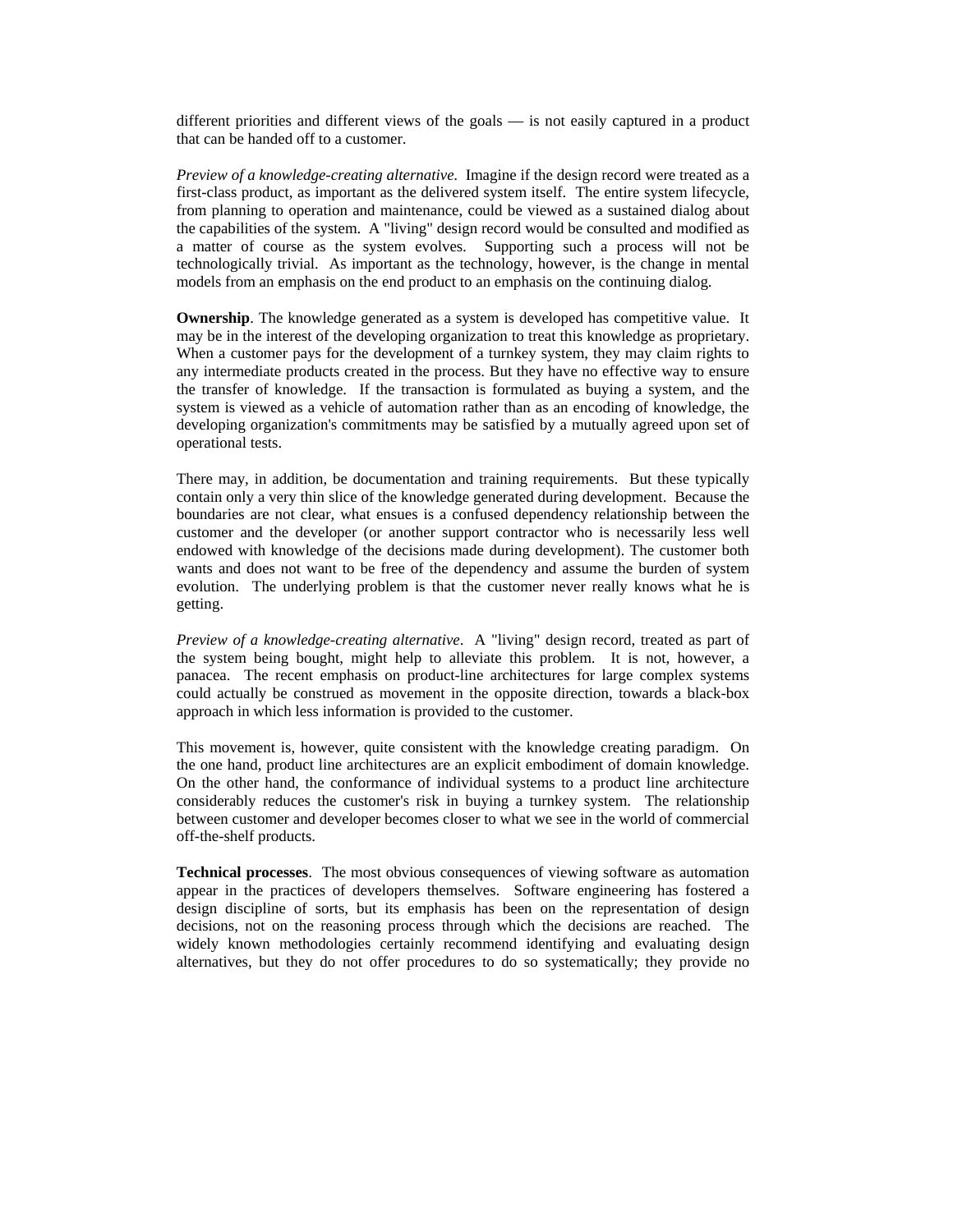guidance for representing this information in a form that can be monitored, reassessed, and changed over time.

An even greater problem is the delegation of low-level design decisions to the coding process. This is a phenomenon that can hardly be appreciated, or even recognized, by anyone who has not coded a complex system. The entire notion of "coding to specification" is based on the fallacy that critical decisions stop when coding begins. Numerous choices are faced in the process of coding, many of which have significant impact on the performance, maintainability, and even the proper functioning of a system. The variations of alternatives can be numerous, and the tradeoffs between them subtle.

These choices do not surface during the recognized design process because they occur at too low a level of abstraction: they may not even be expressible in the adopted design notation. Attempts to drive the design process down to a level comparable to code have typically resulted in program design languages, or pseudocode. These have proven unsatisfactory for two reasons. On the one hand, "design" in such languages consists of no more than an initial coding effort, rather than a thorough exploration of design alternatives. On the other hand, because this "design" process is correctly viewed as a form of coding, it is seen by many as superfluous.

The result is that coders become, by default, critical designers. Yet they work in the belief that the critical design decisions have already been made. This may be true even of conscientious programmers who take pains to create maintainable code and document its logic. They do not see themselves as decision makers in a continuum that started with the initial planning of the system. At best, their documentation will support intellectual commerce with future maintainers or modifiers of the code, but not with the community of stakeholders as a whole. The value they produce is understood to lie in properly operating code, not in the trail of choices made along the way.

*Preview of a knowledge-creating alternative*. When programming is viewed as a process of raising issues, identifying and evaluating alternatives, and deriving decisions, then coding will really be just coding, the relatively routine process of writing in the syntax of a particular programming language. This is the goal of Literate Programming, a discipline that beautifully exemplifies the idea of software development as knowledge creation (Knuth, 1992).

# **3 Software as Models of an Enterprise**

The growing use of object-oriented methods has fostered a change in beliefs about the role and nature of software. Software is coming to be viewed as more than a way of commanding machines; it is understood as a way of modeling an organization's structure and function. Trends such as enterprise modeling and business process reengineering have helped spread this understanding to the non-technical participants in development organizations.

There is no need, in this paper, to rehearse in detail the motivation and rationale for object orientation. It is a way of making systems more adaptable to change, and it achieves this goal by explicitly representing knowledge that is left implicit in functional approaches. The object-oriented approach requires developers (at all stages of the system lifecycle) to ask such questions such "What are the objects, what services do they perform, and how do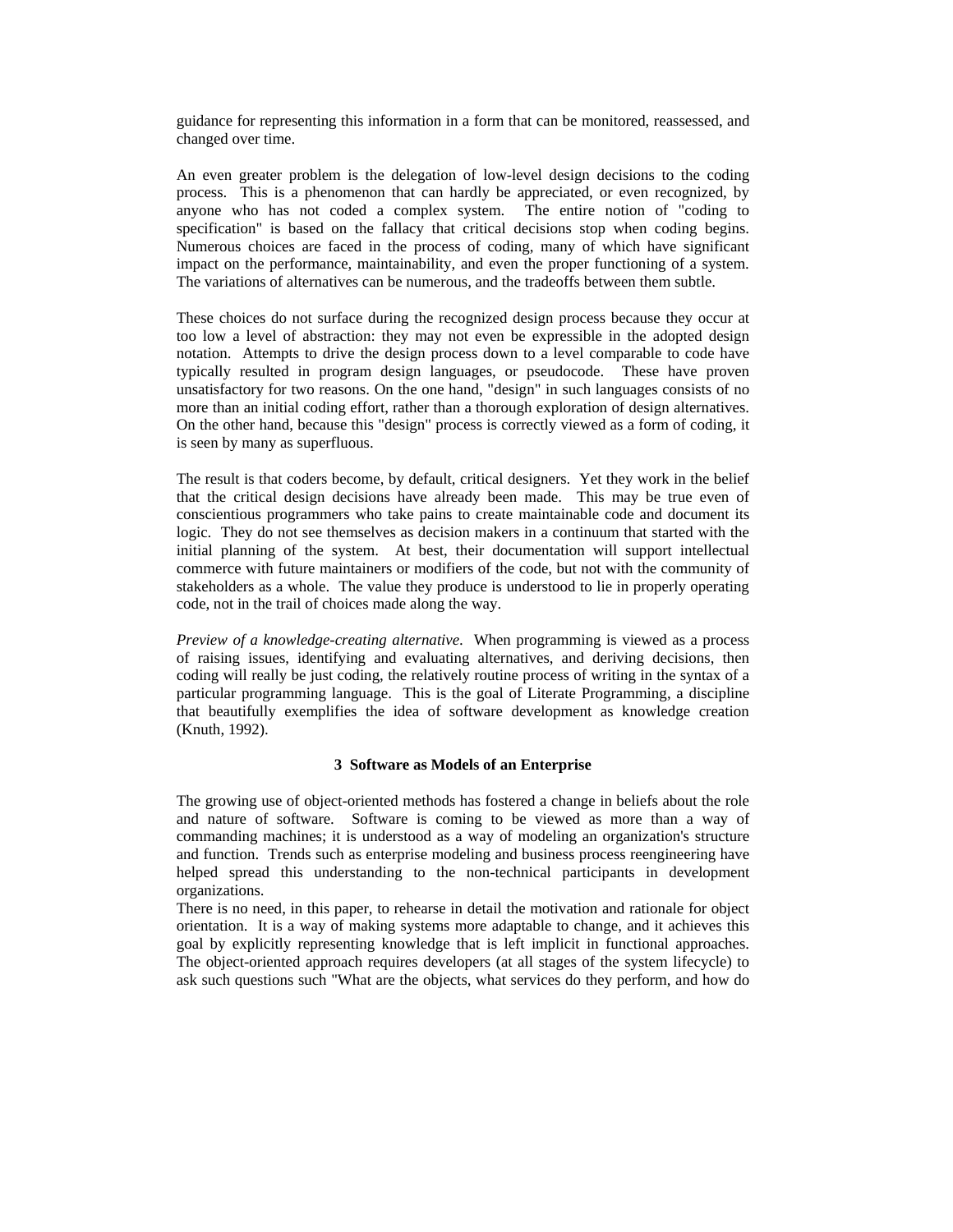they interact?" In addressing such questions, developers must think beyond the immediate operational goals of the system. They must consider the kind of context that we discussed in Section 1.1.

There is a conundrum, though, in the modeling process, concerning the distinction between models as a representation of something that already exists, and models as a way of articulating thoughts. The first meaning is the usual interpretation. Modeling is understood as something similar to photography (or perhaps representational sculpture or painting): one sees what is out there, and one represents it in the chosen medium which in this case is software.

It is the second meaning, however, that more accurately describes object-oriented software development. As soon as one starts designing a software system, one begins to propose and experiment with objects that do not represent any previously recognized external entity. The definition of such objects cannot be verified as accurate representations; they must be assessed, instead, in terms of the goals of the system, such as performance, maintainability, reusability, and other quality factors. The question for designers, then, is not whether the model is correct, but whether it is useful. And that is a far less cut-and-dry issue (see, for example, the treatment of *purpose* as a dimension distinct from structure and function, in Sage, 1995).

The matter is further complicated by the fuzzy boundary between "things that already exist" and "proposed abstractions." The context modeled by a new system usually includes already existing systems that support the organization's practices. Perhaps the new system will interoperate with these systems, or perhaps it will replace one or more. The existing systems may have introduced their own artifacts, as well as human procedures, in their model of the enterprise. When the earlier systems were built, these artifacts may have had the status of abstractions because they did not correspond to any previously recognized entity in the organization. But as a system becomes established within an organization, the artifacts that it manages become recognized as part of the organization. Reengineering an organization involves asking whether these artifacts and procedures are (or remain) essential. This too is not a cut-and-dry issue.

Our conclusion is that modeling, whether object-oriented or of some other form (such as rule-based), is not photography. It is not simply a process of representing observations. It is, rather, an experimental process in which models are proposed, evaluated as to their usefulness, refined, rejected, or replaced. The resulting model, represented in a set of software classes and objects, is (like the documentation discussed in Section 2.1) only a thin slice of the knowledge generated along the way — knowledge that is required in maintaining the model as an organization evolves.

# **4 Software as Knowledge**

The idea of a knowledge creating organization was introduced by Nonaka (1991, 1995). It is closely related to concept of the Experience Factory (Basili *et al*, 1994). In this section, we describe how software development may be viewed as a knowledge creating activity.

In certain key respects, software development resembles science and mathematics more than engineering. The proposal and evaluation of alternative models is a scientific process.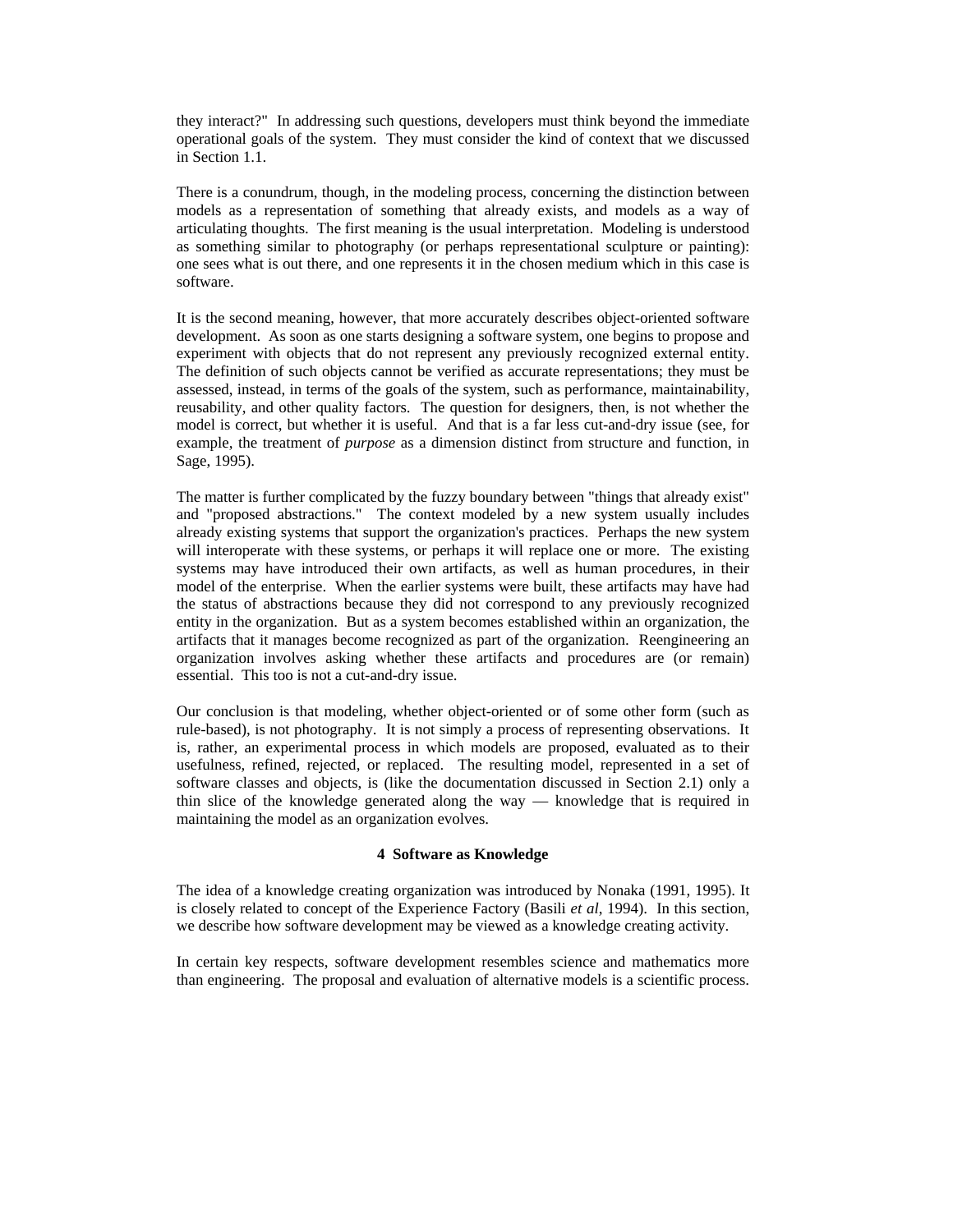The definition of layer upon layer of abstractions, each of which becomes assimilated over time into the common vocabulary, is similar to the progress of mathematics. These two features, experimentation and continual abstraction, distinguish software development from other engineering disciplines. They are a direct result of the role of software as a complexity sink, as the medium of choice for implementing unprecedented functions.

Complexity and novelty introduce unknowns; as the software developer grapples with them, knowledge is created. The unknowns, which are the source of most risk in building a system, fall into three broad categories, shown in the first column of Table 4-1. A software development project of any significant complexity will face all three types of uncertainty. As shown in the second column of Table 4-1, software engineering offers methods for managing each type of uncertainty.

| Not knowing exactly what we want          | • Requirements analysis              |
|-------------------------------------------|--------------------------------------|
|                                           | • Rapid prototyping                  |
| Not knowing all relevant legacy           | • Software reuse                     |
| Not knowing the solution to a new problem | • Technology innovation and transfer |

## **Table 4-1: Software engineering attempts to address each major type of uncertainty.**

The problem is that we view these methods as countermeasures. Their value, in the conventional view, lies solely in how well they guide us to the end product. The "heat" generated by the activities — the knowledge produced along the way — is treated as a byproduct and is rarely harnessed.

This orientation has an unfortunate consequence. In a world of cost and schedule constraints, the emphasis on the end product gets translated into a self-defeating proposition. Knowledge creation activities are minimized so that a project can reach the end product on time and within budget. The simplistic formula of translating intentions into code (Figure 2-1) wins out.

This process is self-defeating because, as we have tried to show, the knowledge creation activities cannot be avoided. By not harnessing the "heat" that they generate, we sentence ourselves to rediscovering the same mistakes and the same solutions over and over. We increase the likelihood that suboptimal decisions will be made because knowledge was incomplete. We cripple the sustaining engineering process, because the software to be maintained and evolved is documented as a set of unattributable facts, rather than as the result of careful reasoning.

The knowledge creation paradigm starts from the premise that the "heat" generated during software development has value. The product is not just the software system itself but also all of the knowledge generated in building, operating, and maintaining the system. This includes a trail of the key decisions made, their rationales, and the reasoning and criteria that went into the decisions. It includes lessons learned in the development process, experience gained over time through use of the system, and links to the broader base of knowledge acquired over time by the development and customer organizations.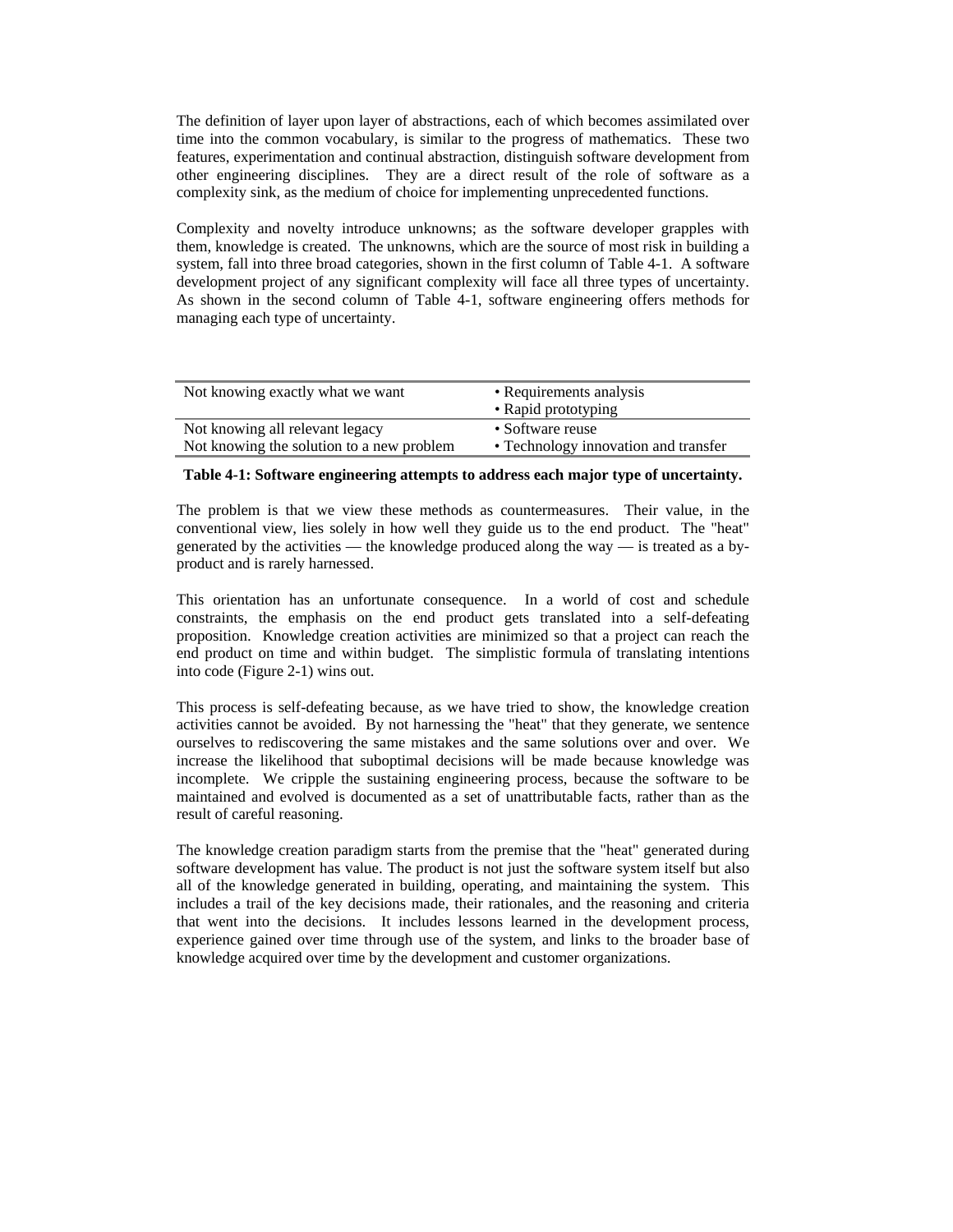The challenge of software development technology, in this paradigm, is to enable developers and other stakeholders in the process to acquire the knowledge they need, when they need it.

# **4.1 The Role of Discovery**

 $\overline{a}$ 

It is the nature of software development to produce surprises: almost anyone who has had practical experience developing a complex system will agree. Nevertheless, this persistent characteristic is most frequently seen as something to be overcome. Surprises are considered to be evidence of inadequate planning, and their avoidance essential to a wellmanaged project. Recognizing that surprises will inevitably occur, planners may budget resources for unanticipated events, or they may factor a margin of error into their estimates. In this way, they try to estimate the unknown. If they are wrong, the project suffers.

In an industry that is trying to become more mature as an engineering discipline, it seems anathemato suggest that all software development is, at root, experimental.<sup>1</sup> One sign of maturity, however, is a respect for facts, and the persistence of surprises should indicate that something other than bad planning is going on.

In the knowledge creating approach, we see the development of a software system as a process of answering a long series of questions — a gradual reduction of uncertainty. We can think of this as an image (our image of the desired system) gradually coming into focus. A GIF image loaded over the internet provides a good example: the image is displayed as a set of tiles that is at first course-grained and offers only a crude resemblance to the desired picture; over time, the tiles becomes finer, more details are filled in, and the image becomes clearer and more accurate.

The questions begin at the planning stage (What do we need? Can we afford it?) and continue through implementation, test, operations, and maintenance. Uncertainty rules at each stage. Even seasoned programmers, for example, will find themselves painted into a corner as a result of a coding decision, and will have to backtrack to a different implementation approach. This happens because the network of design interdependencies is too complex to foresee all of the implications in advance. Sometimes the only way to understand the consequences of an approach is to try it out.

This is not poor engineering; it is disciplined experimentation. The successful developer is one who optimizes the process by quickly recognizing the need to backtrack, and by learning from each such event so that it need not be repeated.

A positive form of opportunistic discovery occurs when the developer recognizes a new abstraction: a technique developed as an *ad hoc* response to a task is recognized to be more broadly applicable. The unexpected discovery of abstractions lies at the heart of software evolution. Reuse and domain engineering methods must accommodate this phenomenon if they are to be taken seriously by working software developers.

<span id="page-9-0"></span> $<sup>1</sup>$  The author owes the observation that software development is inherently experimental to</sup> Professor Vic Basili of the University of Maryland.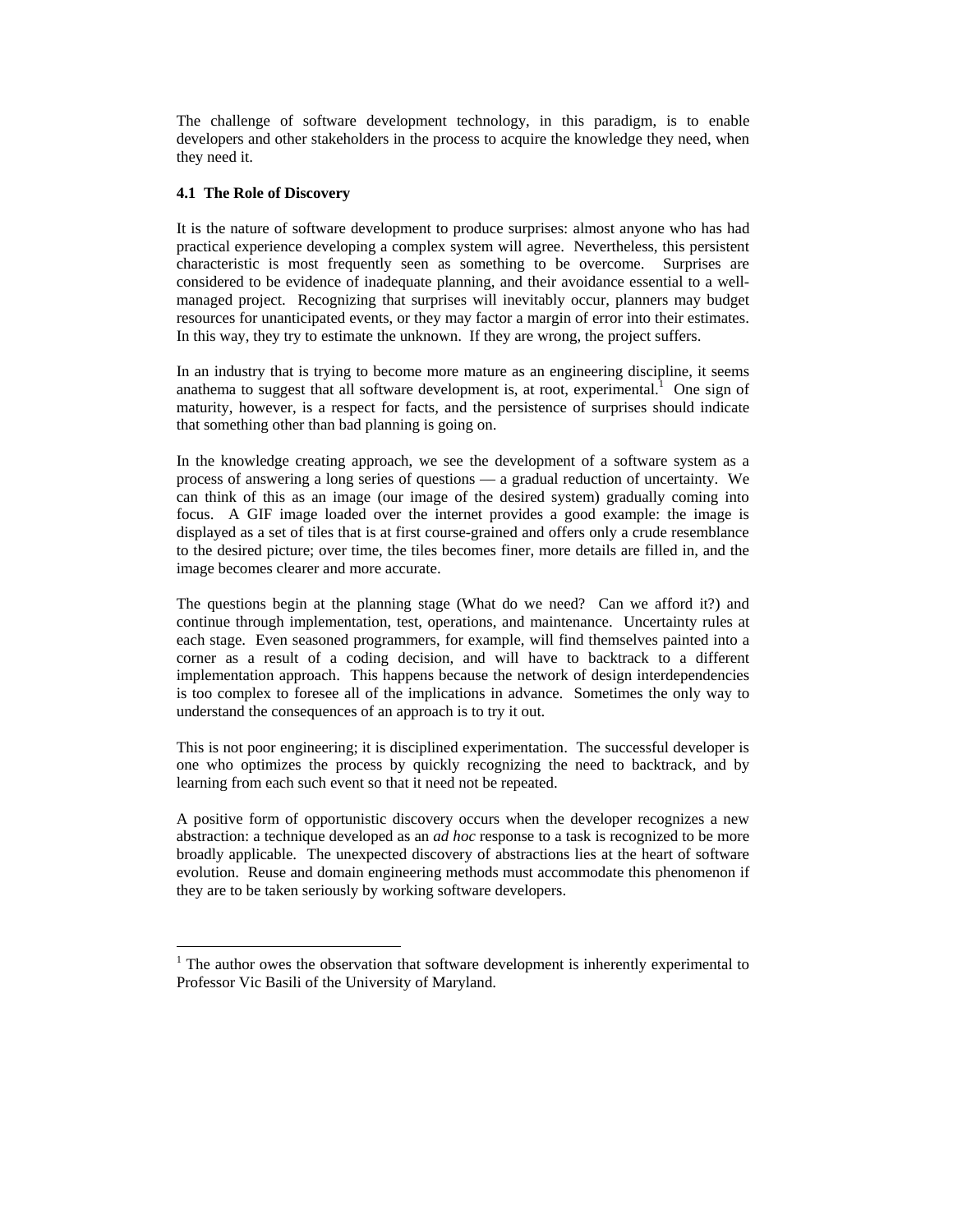## **4.2 Relationship with Software Reuse**

The relationship between "software as knowledge" and "software reuse" is captured by a concept called Difference-Based Engineering (DBE). DBE emphasizes the building of *deltas* rather than entirely new software. The essential idea in DBE is to match the current task as closely as possible to something (or several things) that the development organization has done in the past. The current task is then performed by modifying, as necessary, the products of the previous work. The modification is a *delta* over the original products.

From one perspective, DBE may be considered as systematic software reuse. The emphasis, however, is different from the usual connotations of *reuse* as that term is often applied. DBE involves the reuse not just of software components or other lifecycle products (such as requirements models) but of any form of packaged knowledge that has been acquired through the processes of discovery and learning. These knowledge assets are represented in the organization's Experience Base. Unlike the widely held view of reuse, DBE emphasizes the differences between past efforts and the current task. By assuming that the Experience Base may not contain an exact match to the current task — but advocating building on the closest matches anyway — DBE provides a greater scope of reuse, and a closer integration of reuse with conventional engineering activities. The conventional disciplines can be focused on understanding the differences between the current task and previous efforts, and on evaluating alternative approaches to bridging those gaps.

DBE can be described as a generic problem solving paradigm. A task order arrives with a set of requirements, for a new software system. The software engineers interpret these requirements as a set of required features; in addition to requirements for the system itself, there may be other constraints that the engineers have to meet, and these too are interpreted as features. With the features as indices, the engineers search the Experience Base for the organization's most relevant knowledge, including past systems that share many (if not all) of the current requirements, or systems that share some especially important requirements with the current task.

The software engineers then assess the relevance of experience records they have found. In the best case, the organization has performed an essentially equivalent task. The previous product can then be reused, perhaps with minor modifications. If the organization has performed similar but not quite equivalent tasks, the engineers try to articulate the differences between the current task and the past accomplishments.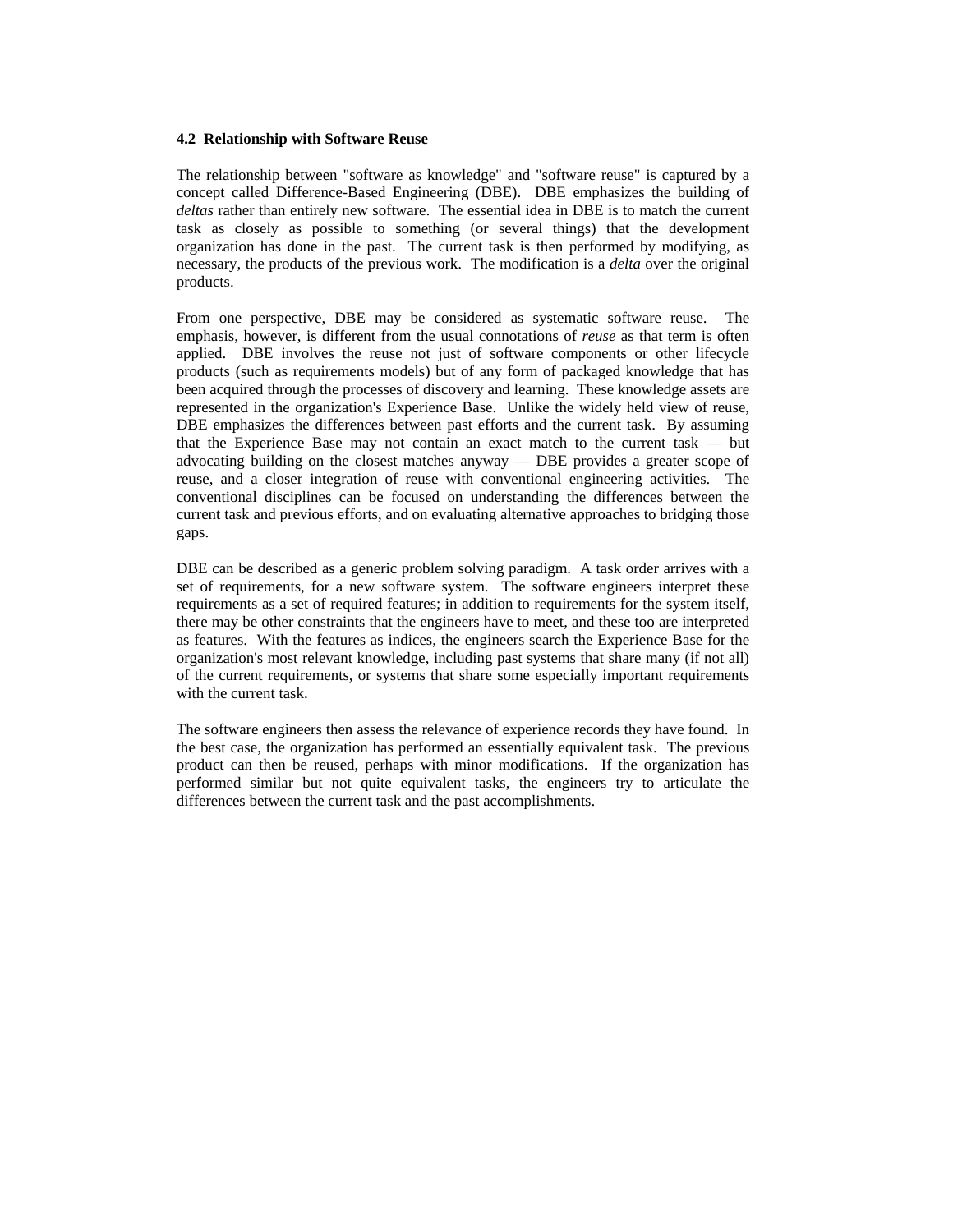

**Figure 4-1: The Difference-Based Engineering model places software reuse in a broader context of knowledge creation.** 

They then investigate how the organization's past accomplishments can be modified to meet the current challenge. Typically. they will develop a number of alternative approaches. As they define the alternatives, they study the implications of each approach and the tradeoffs between them. On the basis of the tradeoffs, they select an approach. This is the classical engineering process, which lies at the center of DBE. The key observations of the analysis process become part of the new system's design record and are fed back into the Experience Base (see Section 4.3).

As the new system is developed, more decisions are made. These too become part of the design record, and are incorporated in the Experience Base to guide future efforts.

As this summary shows, the development organization must actively promote the incorporation of design records in the Experience Base. It must also continually filter, structure, and package the information in the Experience Base so that it is accessible and usable by engineers. In Figure 4-1, these responsibilities fall under Knowledge Engineering, which plays a role similar to Domain Engineering in more familiar scenarios of software reuse.

### **4.3 The Role of Design Rationale Capture**

Design records play an essential role in Difference-Based Engineering. As we observed in Section 2, a "living" design record is one sign of the knowledge creating approach. What distinguishes a living from a moribund design record? Evolution is one criterion: the record must evolve with the software system through all phases of the lifecycle.

There are, however, other criteria. If the design record is viewed as an administrative burden, it may be maintained as a required form of documentation, but no one will ever use it The distinguishing feature of a living design record is that participants have a stake in it.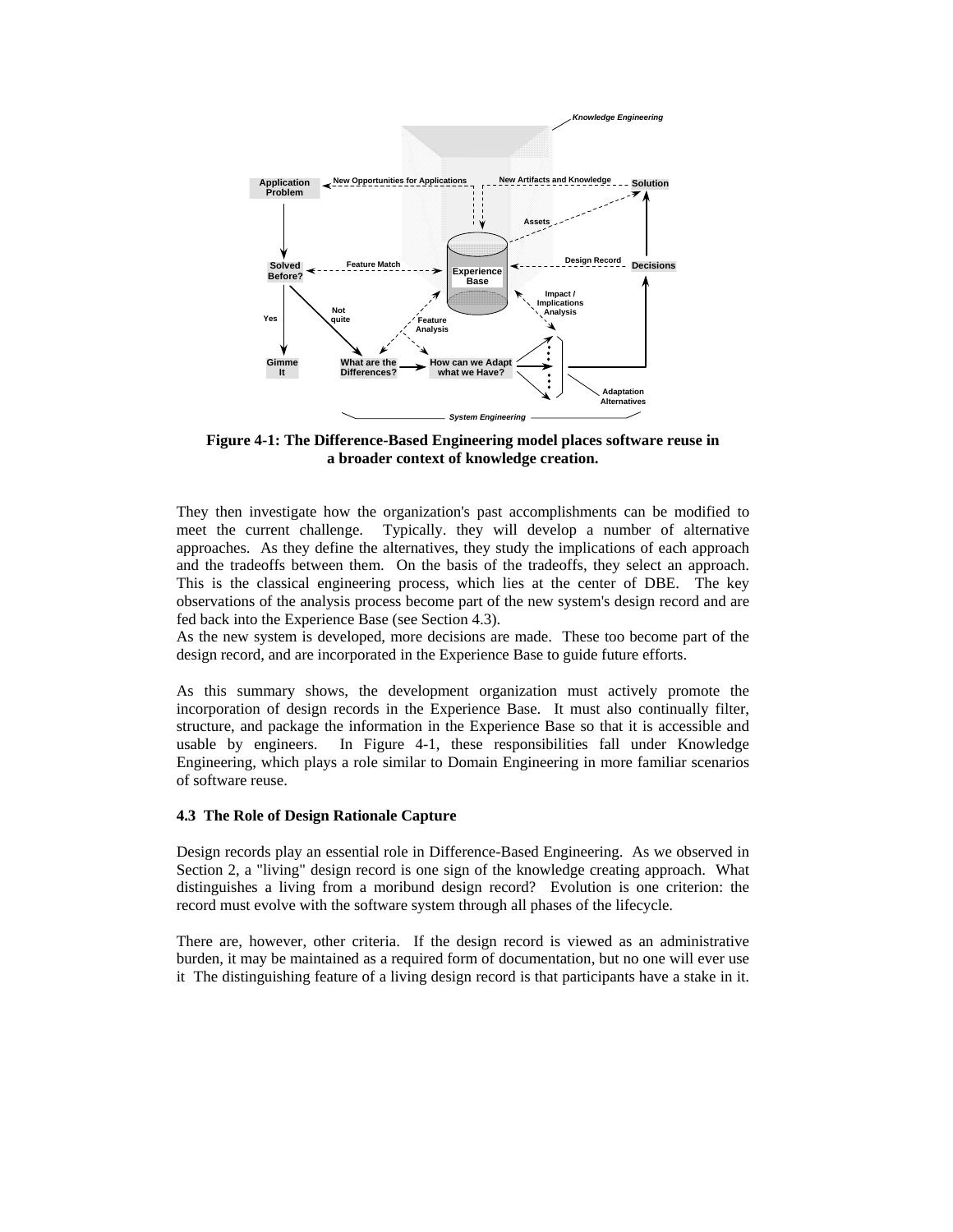All stakeholders in the system being built (or maintained) should feel engaged with the content of the design record.

As a way of fostering such engagement, we offer the notion of a *design narrative,* which is an extension of the ideas of Literate Programming (Knuth 1992). Knuth's contention was that program documentation should read like literature, if the author expects other developers to pay attention to it. The notion of design narratives takes this a step farther by suggesting a story-telling approach:

The design record should tell the story of the decision process, complete with characters (stakeholders and systems), objectives (system requirements and stakeholder goals), plot drivers (risks, issues, and obstacles), conflicts (alternatives and tradeoffs) and resolutions (decisions). The software design will take shape as a compelling and continually embellished story that has purpose and meaning to those who make decisions about the system.

As a paradigm for structuring the design record, narratives offer several benefits. They integrate a stakeholder model into the documentation of design rationales. They encourage discussion of rationales in the context of stakeholder beliefs, goals, motives, concerns, frustrations, and priorities (see, for example, the use of dramatic scenarios in Bailin *et al,* 1996). They encourage creativity in imagining design alternatives (see, for example, the discussion of micro-worlds in Senge, 1990).

The narrative structure raises the stakes of the design process in the eyes of the developers by engaging them in a dialog, inviting them to become actors in the ongoing story, highlighting and giving substance to the implications of decisions they have to make. (Similar themes, in the context of computer-user interfaces in general, are discussed in Laurel, 1993.)

Construction of a design narrative takes considerable effort, and it will only occur if the narrative, rather than the software itself, is viewed as the primary product. Such a change of mindset would constitute a major shift in beliefs on the part of developers, project managers, and customers. Belief shifts, however, always encounter resistance. The most common form of resistance to this particular change is the claim that it is not practical.

A change of this sort was, nevertheless, the original goal of Literate Programming. As a way of fostering the change in mindset, Literate Programming advocates the use of tools to reduce the burden of additional documentation. Tools are used to convert literate programs into either compilable code or readable documentation. The developer is expected to produce only one type of artifact, the literate program itself.

 In the more ambitious realm of design narratives, multi-media tools can encourage the capture of design rationales, their integration into a narrative, and their playback to support system evolution. Voice annotations can capture the reasoning of a programmer, who is perhaps weighing the merits of a set of design alternatives, without requiring him to take time out from the evaluation process. Video clips of meetings can capture inflections, such as non-verbal cues or body language, undiluted by translation into meeting notes. Multimedia presentations can provide a sense of immersion in the design story to someone tasked with modifying a system.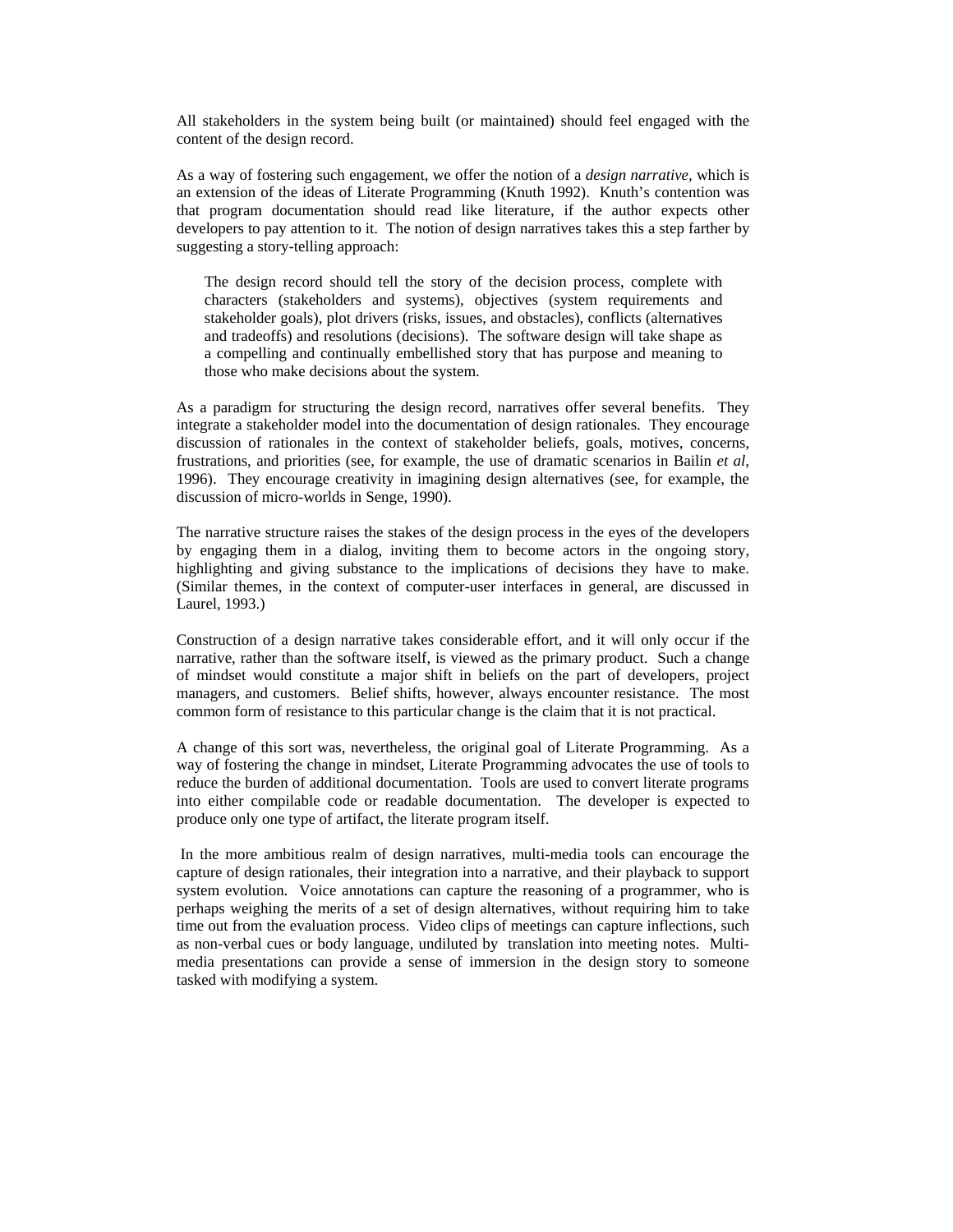These techniques are experimental, and work is underway (by the author as well as others) to test their feasibility. None of them will succeed, however, if we lose sight of the primary goal: to treat software development as a process of cultivating knowledge, as opposed to a process for encoding commands.

## **5 Conclusion**

We have argued that software development is essentially a knowledge creating activity; our failure to treat it as such has resulted in the symptoms that we refer to, collectively, as the software crisis. The view of software as a vehicle for automation permeates every aspect of the industry. It leads to deeply ingrained practices that software engineering methodology has tried unsuccessfully to change. The emphasis on engineering has, ironically, become part of the problem because it tends to occlude the more scientific and exploratory aspects of software development. The shift towards object orientation has highlighted the importance of modeling in software development; unfortunately, though, modeling is too often understood as simple representation, rather than as a scientific process of hypothesis and evaluation.

We have described the key features of a knowledge creating software development organization. They include a respect for discovery and learning as core design processes, a discipline of building upon previously acquired knowledge, and an emphasis on capturing the reasoning behind design decisions.

### **References**

- Bailin, S., Simos, M., Levine, L., and Creps, R. (1997). *Learning and Inquiry-Based Reuse Adoption (LIBRA): A Field Guide to Reuse Adoption through Organizational Learning*. STARS Informal Technical Report No. STARS-PA33-AG01/001/02.
- Basili, V. R., Caldiera, G. and Rombach, H. D. (1994). "The Experience Factory." *Encyclopedia of Software Engineering*, Wiley, New York.
- Knuth, D. E. (1992). *Literate Programming*. CSLI Lecture Notes, no. 27, Center for the Study of Language and Information, Stanford, California.
- Laurel, B. (1993). *Computers as Theatre*. Addison-Wesley, Reading, MA.
- Nonaka, I. and Takeuchi, H. (1995). *The Knowledge-Creating Company: How Japanese Companies Create the Dynamics of Innovation*. Oxford University Press, Oxford.
- Patterson, F. G., Jr. (1997). "Systems Engineering Life Cycles: Life Cycles for Research, Development, Test, and Evaluation (RDT&E); Acquisition; and Planning and Marketing." In A. P. Sage and W B. Rouse (Eds.), *Handbook of Systems Engineering and Management*. Wiley, New York (forthcoming).
- Sage, A. P. (1995*). Systems Management for Information Technology and Software Engineering*. Wiley, New York.